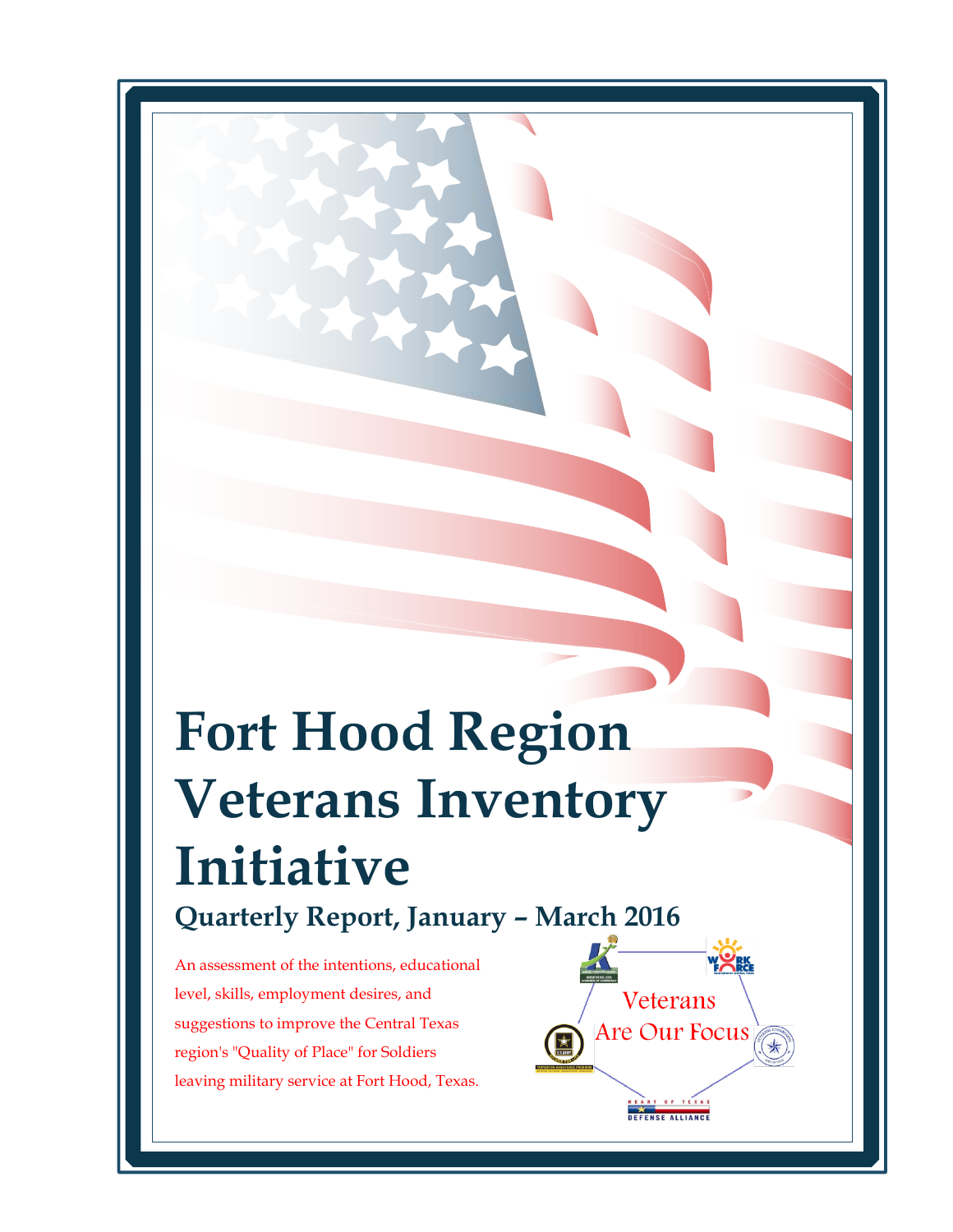

#### **Quarterly Report: 2nd Quarter, FY 2016**

(January – March 2016)

**A. BACKGROUND**: Operation Economic Transformation is the Greater Killeen Chamber of Commerce (GKCC) plan to identify, measure, and capitalize on new and emerging economic development opportunities present in the Central Texas region. In April 2006, the Greater Killeen Chamber of Commerce (GKCC) employed TIP Strategies, Inc. to conduct a study to identify, measure, and capitalize on the new and emerging economic development opportunities present in the Central Texas region. The results of their study were published in 2007.

One key recommendation from the study was to regularly administer a survey for veterans separating from military service at Fort Hood to capture insightful information regarding their skills and desired career fields post separation for all Soldiers and Spouses. In July 2006, the following parties entered into a Memorandum of Understanding (MOU) to routinely inventory the intentions, educational level, skills, and employment desires of separating Soldiers in order to improve the Fort Hood regional "Quality of Place":

- Fort Hood Soldier for Life-Transition Assistance Program (SFL-TAP)
- Workforce Solutions of Central Texas Board
- Workforce Solutions of Central Texas Service Centers
- Greater Killeen Chamber of Commerce
- Heart Of Texas Defense Alliance
- Texas Veterans Commission

Data is collected via a voluntary ten-question survey administered during either the Soldier for Life - Transition Assistance Program (SFL-TAP) workshop or installation final clearance<sup>1</sup>. The purpose for the collection and analysis of this data is threefold:

1. Develop and retain the region's skilled and motivated military Veteran workforce;

2. Foster innovation and entrepreneurship; retain existing businesses, and attract new business to the region; and

3. Align the efforts of the participating agencies to enhance options for current and future/potential residents.

#### **B. DEMOGRAPHICS**

1. For the 2nd Quarter FY 2016 (January - March 2016), 1539 Soldiers completing their military service responded to the survey with the demographics graphed below.

 $1$  Retiring Soldiers may participate in TAP up to two years prior to their retirement date, while non-retiring Soldiers may participate up to one year in advance. Effective November 2012, all Soldiers separating from the military are required to attend the TAP seminar and will provide the opportunity for more Soldiers to participate in the optional Veterans Inventory Initiative survey.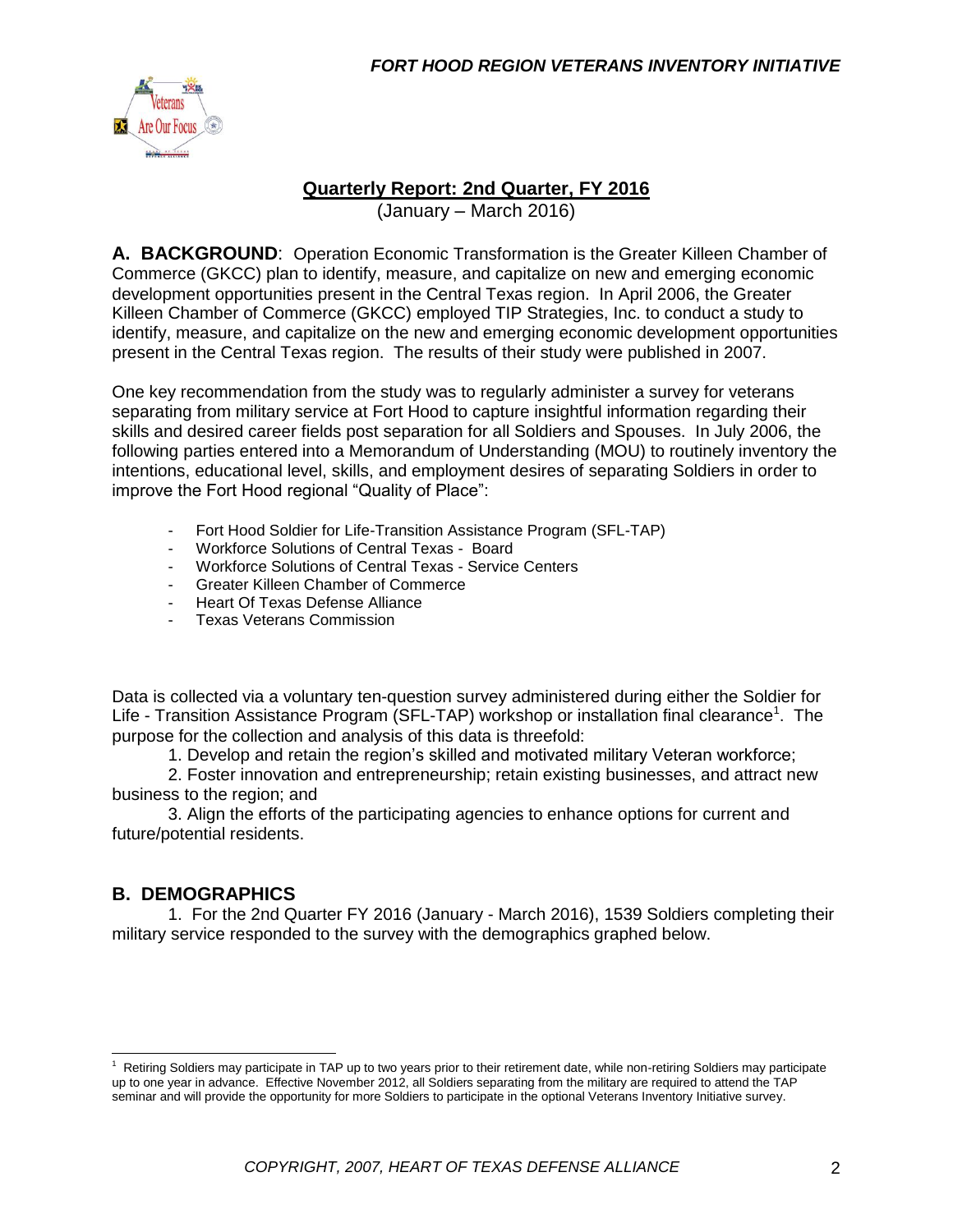

#### **DEMOGRAPHIC DISTRIBUTION**



2. The Veterans Inventory Initiative has collected data on Soldiers separating from the service at Fort Hood since FY 2007 and reports have been based on responses from a total of 36,598 separating and retiring Soldiers. For ease of viewing, the graph below charts the results of those who responded to this new survey implemented during the TAP seminar since 3rd Quarter 2014. During this timeframe (April 2014 to March 2016), the amount of those separating from the service has fluctuated between 75-80%, while the amount retiring has fluctuated between 20-25%. The results have been fairly consistent for the past eight quarters since changing to the new survey in  $3<sup>rd</sup>$  quarter 2014, and we will continue to monitor these results.

# 100 **Percentage of Separations by Type**



|                           | Separation | Retirement |
|---------------------------|------------|------------|
| 3rd Qtr 14                | 75.9       | 24.1       |
| $\blacksquare$ 4th Qtr 14 | 78         | 22         |
| ■ 1st Qtr 15              | 79.7       | 20.3       |
| 2nd Qtr 15                | 77         | 23         |
| 3rd Qtr 15                | 78.4       | 21.6       |
| $\blacksquare$ 4th Qtr 15 | 79.8       | 20.2       |
| ■ 1st Qtr 16              | 75.4       | 24.6       |
| 2nd Qtr 16                | 75.2       | 24.8       |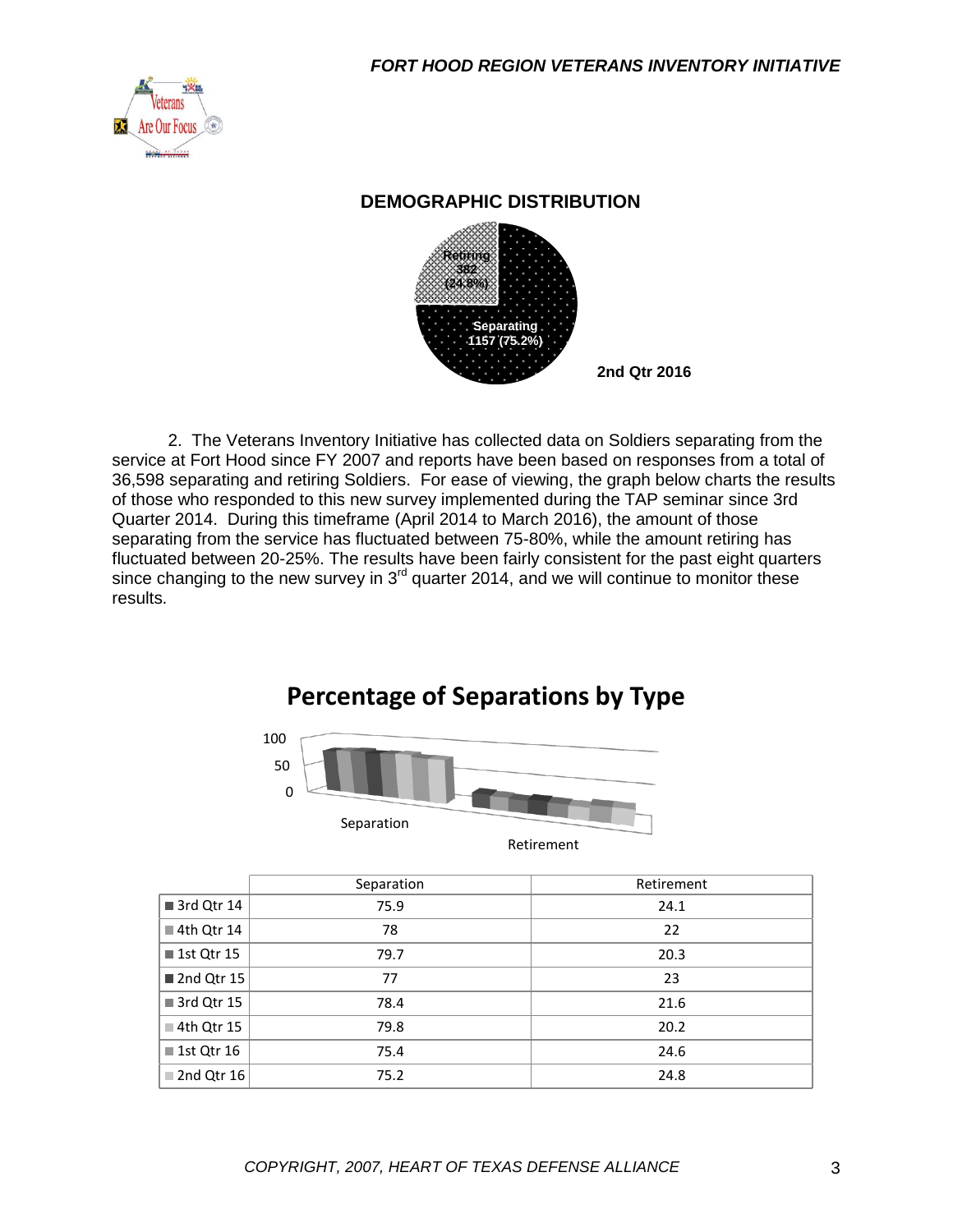

**C. INTENTIONS ON STAYING IN THE REGION**: The respondents were surveyed regarding their intentions on remaining in the region (within 30 miles of Fort Hood – generally equating to the Killeen-Temple-Fort Hood Metropolitan Statistical Area (MSA)) when their service ended. Of the 1539 respondents, 222 did not know at that time.

1. 404 respondents (representing 26.3% of all respondents) indicated they intended to stay in the region. The inventory survey also asks respondents that if they do not intend to remain in the MSA upon leaving the service, would a job available in the area change their response. An additional 442 (28.7%) indicated they would do so if desirable employment were available. Over the past two years, 26%-35% have consistently stated they would remain in the area if a job was available.



2. When analyzing data of Soldiers' intentions on remaining in the Temple-Killeen-Fort Hood MSA from April 2014 to March 2016, the graph below indicates that the percent of Soldiers intending to remain in the area consistently averaged between 22 and 27 percent within this time period. Prior to November 2012, TAP was voluntary, and many participating Soldiers were close to their separation date when they participated in the survey, and it is likely that many already intended to remain in Central Texas which significantly increased the percentage of Soldiers intending to stay. As such, we have chosen to focus on more current data. It is important to note that the numbers according to the Retired Army Personnel System shows a continual increase in retirees remaining in the region throughout the past three years. We will continue to monitor these results.

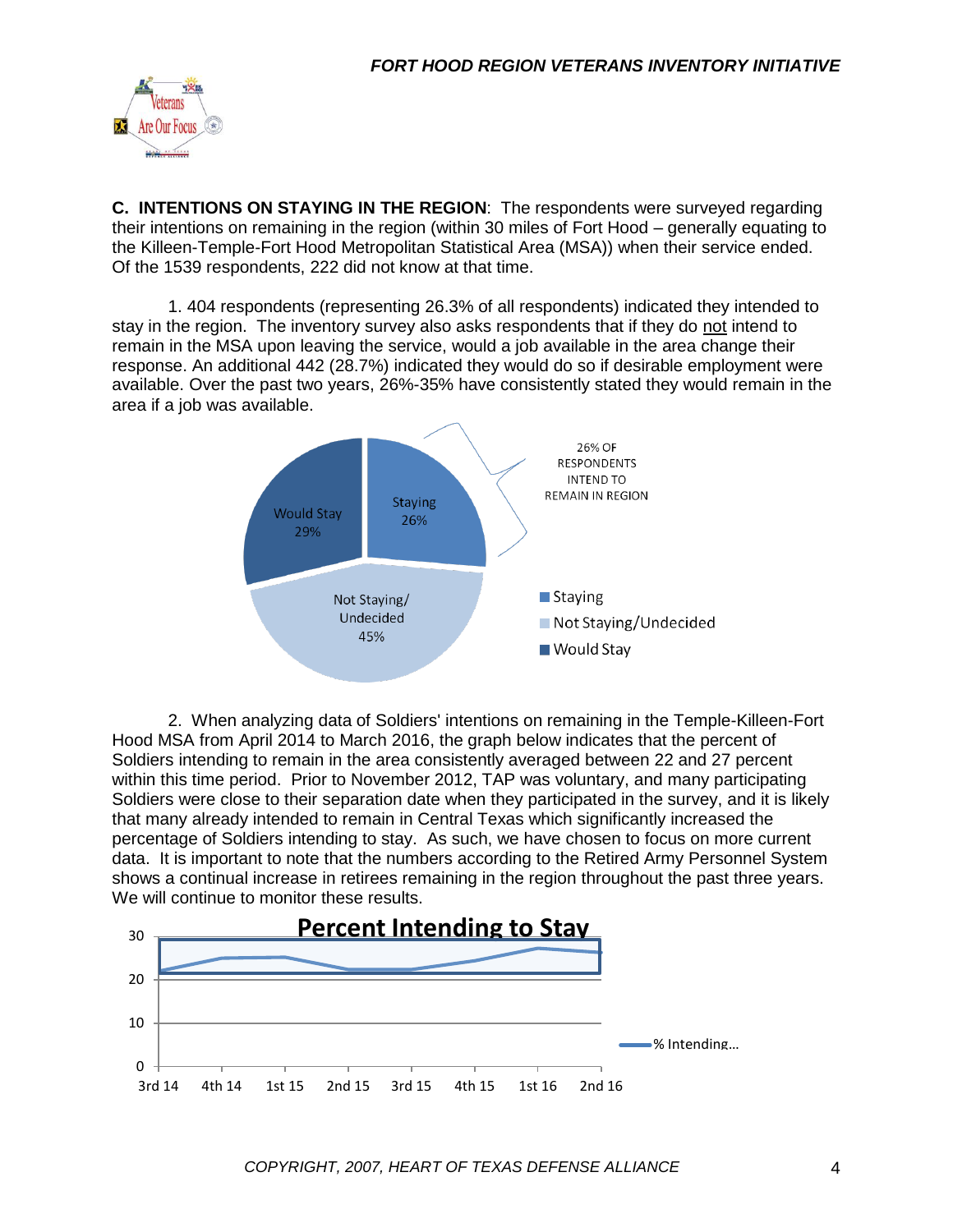

3. Military retirees residing in the MSA: While the Veterans Inventory Initiative only surveys the intent of Soldiers departing the service, we are able to more accurately track the disposition of the retiring population using data from the Retired Army Personnel System (RAPS), which is based on the actual retired Soldiers' zip code. According to RAPS, the cities of Killeen, Harker Heights, Belton, and Nolanville experienced retiree growth rates exceeding the MSA overall growth of 29.3% for the period June 2009 to March 2016.

|                       | <b>JUNE</b><br>2009 | <b>MAR</b><br>2016 | % GROWTH<br>2009 - 2016 |
|-----------------------|---------------------|--------------------|-------------------------|
| <b>KILLEEN</b>        | 8120                | 10,975             | $+35.2$                 |
| <b>COPPERAS COVE</b>  | 3,028               | 3,517              | $+16.1$                 |
| <b>HARKER HEIGHTS</b> | 1,843               | 2,585              | $+40.3$                 |
| <b>TEMPLE</b>         | 1,150               | 1,367              | $+18.9$                 |
| <b>KEMPNER</b>        | 884                 | 1,037              | $+17.3$                 |
| <b>BELTON</b>         | 826                 | 1,097              | $+32.8$                 |
| <b>LAMPASAS</b>       | 356                 | 397                | $+11.5$                 |
| <b>GATESVILLE</b>     | 350                 | 417                | $+19.1$                 |
| <b>NOLANVILLE</b>     | 266                 | 375                | $+41$                   |
| <b>SALADO</b>         | 206                 | 255                | $+23.8$                 |
| <b>MSA</b>            | 17,029              | 22,022             | $+29.3$                 |

In an economic impact study released in December 2012, Texas Comptroller Susan Combs reported that more than 250,000 retirees, survivors, and their families remained within traveling distance of Fort Hood. This number continues to grow each quarter due to 85-90% of all local retirees remaining in the region and many others moving into the region due to Quality of Life factors. Current estimates now show over 280,000 supported by Fort Hood. Below are some key data points to provide additional insights into the growth rates locally:

a. Congress approved the federal highway bill in 2015 which designated an existing portion of US 190 (from Copperas Cove to Belton) as part of the new Interstate 14 which will run from West Texas to the Sabine River near Fort Polk. This Central Texas Corridor will connect Army facilities to strategic seaports, and will provide additional economic development opportunities for the Central Texas area, January 2016,

http://www.gulfcoaststrategichighway.org/KDH%201.21.16%20Report.html.

b. WalletHub.com reported that while the United States experienced the lowest population growth since the 1930s, Killeen was ranked number 6 in the nation for the fastest growing city out of 515 nationwide, https://wallethub.com/edu/fastest-growing-cities/7010/, December 2015.

c. The Killeen-Fort Hood Regional Airport was awarded two grants totaling more than \$1.3 million by the U.S. Department of Transportation's Federal Aviation Administration (FAA) which will benefit the economic development in Central Texas, November 2015.

d. Killeen was named Playful City USA by KaBOOM! for the seventh year in a row based on the city's efforts to increase the quantity and quality of playgrounds, park acreage per capita, and the number of youth served, http://killeenchamber.com/news/killeen-named-playful-city-usafor-seventh-year, June 2015.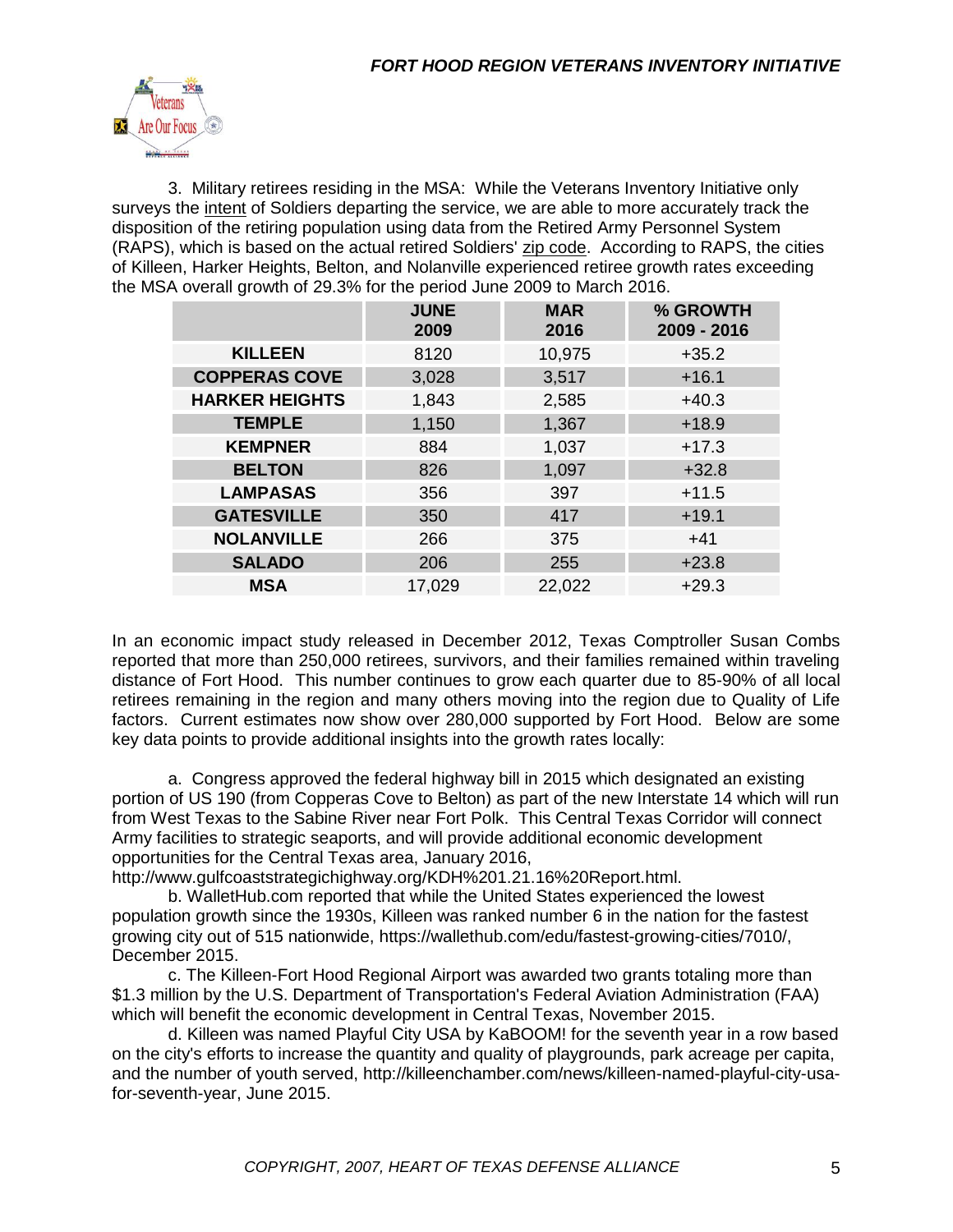

e. The Killeen-Temple-Fort Hood MSA holds the  $3<sup>rd</sup>$  spot in the state of Texas for Leading Mid-Size City in the Prime Workforce category and  $12<sup>th</sup>$  overall in the United States, http://killeenchamber.com/index.php/news/article/area-development-ranks-the-killeen-templefort-hood-msa-12th-nationally-7th, July 2014.

f. According to the June 2014 Texas Labor Market Review, the Killeen-Temple-Fort Hood MSA increased employment over the year by 10.3 percent and decreased unemployment by 1%, http://killeenchamber.com/index.php/news/article/area-development-ranks-the-killeentemple-fort-hood-msa-12th-nationally-7th, July 2014.

g. The Killeen-Temple-Fort Hood MSA economy ranked fourth strongest in the state, and 13th strongest in the nation - just behind Houston, San Antonio, and Austin (according to Policom Corporation, http://www.policom.com/2014%20MetroRank.htm, June 2014.)

In addition to these indicators of economic stability for the Killeen-Temple-Fort Hood MSA, the Texas Comptroller also stated in the 2012 economic report that Fort Hood's economic impact climbed to \$25.3 billion statewide, which was a 150% increase in comparison to the 2008 report. Comptroller Susan Combs stated "Fort Hood is an economic engine that helps growth in Texas." The report states that Fort Hood was also indirectly responsible for 214,344 jobs throughout Texas, in addition to the 68,942 jobs in the Fort Hood MSA. An updated economic impact report for Fort Hood will be executed in 2016.

**D. MILITARY OCCUPATIONAL SPECIALITIES**: Departing Soldiers represented 192 different Military Occupational Specialties (MOS). However, 77.2% (1081 of the 1401 valid respondents) can be grouped into five general areas: Combat Arms, Logistics/Transportation, Maintainers/Repairers, Medical, and Information Technology/Communications. The sixth area on the following chart, Other, is comprised of the remaining 320 Soldiers leaving the service with an MOS other than those five areas.

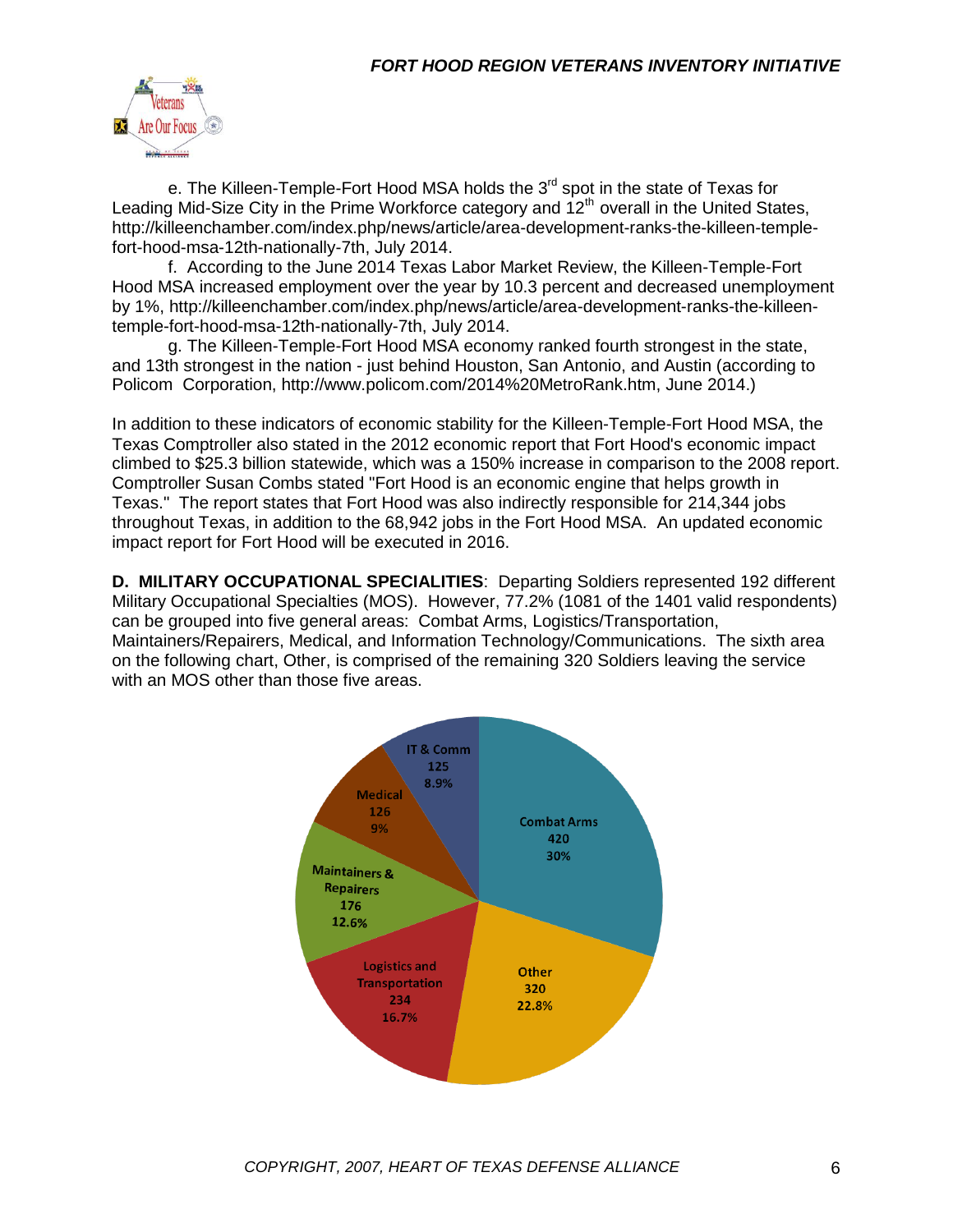

#### **COMBAT ARMS**

Traditionally, Combat Arms is the largest group and remains the largest group this quarter. Most, if not all, will be combat veterans of the Iraq/Afghanistan campaigns, which have a distinctive small-unit focus by their nature. Therefore, in addition to the skills listed below, these Soldiers would likely have extensive leadership and staff planning skills that may surpass those of their civilian peers.

Soldiers in combat arms comprise 30%(420/1401) of the separating population.

| Infantry (150)                       | Member or leader who individually employs small arms/heavy anti-<br>armor weapons in support of combat operations                                                                                                                                                                                                                                                                                                                                                                                                                                                        |
|--------------------------------------|--------------------------------------------------------------------------------------------------------------------------------------------------------------------------------------------------------------------------------------------------------------------------------------------------------------------------------------------------------------------------------------------------------------------------------------------------------------------------------------------------------------------------------------------------------------------------|
| <b>Armor</b> (104)                   | Member or leader who employs main battle tanks or cavalry fighting<br>vehicles in combat operations, and performs reconnaissance and<br>security.                                                                                                                                                                                                                                                                                                                                                                                                                        |
| Engineer (68)                        | Of the 60 Soldiers, 30 are combat engineers and are directly<br>engaged in providing mobility, counter-mobility and survivability<br>support to combat forces. Operates, directs and assists in the<br>operation of various light and heavy engineer wheeled and tracked<br>vehicles. Directs construction of shelters and assembly of military<br>fixed bridges. Another 35 have engineer MOS specialties of<br>construction, plumber, firefighter, horizontal construction, interior<br>electrician, technical, carpentry and masonry and terrain data<br>specialists. |
| Field Artillery (53)                 | Operate or supervise high technology cannon artillery weapons,<br>automated tactical data systems, intelligence activities, target<br>processing, radar operations, artillery surveying operations, or<br>meteorological observation.                                                                                                                                                                                                                                                                                                                                    |
| <b>Air Defense Artillery</b><br>(45) | Operate command/control/communications/computer information<br>systems or the lightweight, highly mobile Avenger or medium weight<br>Patriot Air Defense Missile systems.                                                                                                                                                                                                                                                                                                                                                                                                |

#### **LOGISTICS AND TRANSPORTATION**

Soldiers serving in the logistics and transportation fields comprise 16.7%(234/1401) of the separating population. The top five categories are shown below.

| <b>Motor Transport</b><br>Operator (35)         | Supervises and operates wheel vehicles to transport personnel and<br>cargo. Oversees and checks proper loading and unloading of cargo<br>on vehicles and trailers.                                     |
|-------------------------------------------------|--------------------------------------------------------------------------------------------------------------------------------------------------------------------------------------------------------|
| <b>Automated Logistical</b><br>Specialists (32) | Supervise and perform management or stock record/warehouse<br>functions pertaining to receipt, storage, distribution and issue, and<br>maintain equipment records and parts.                           |
| <b>Unit Supply</b><br>Specialists (32)          | Supervise or perform duties involving the request, receipt, storage,<br>issue, accountability, and preservation of individual, organizational,<br>installation, and expendable supplies and equipment. |
| <b>Petroleum Supply</b><br>Specialists (32)     | Supervise the receipt, storage, accountability, and cares for<br>dispensing, issuing and shipping bulk or packaged petroleum, oils,<br>and lubricants.                                                 |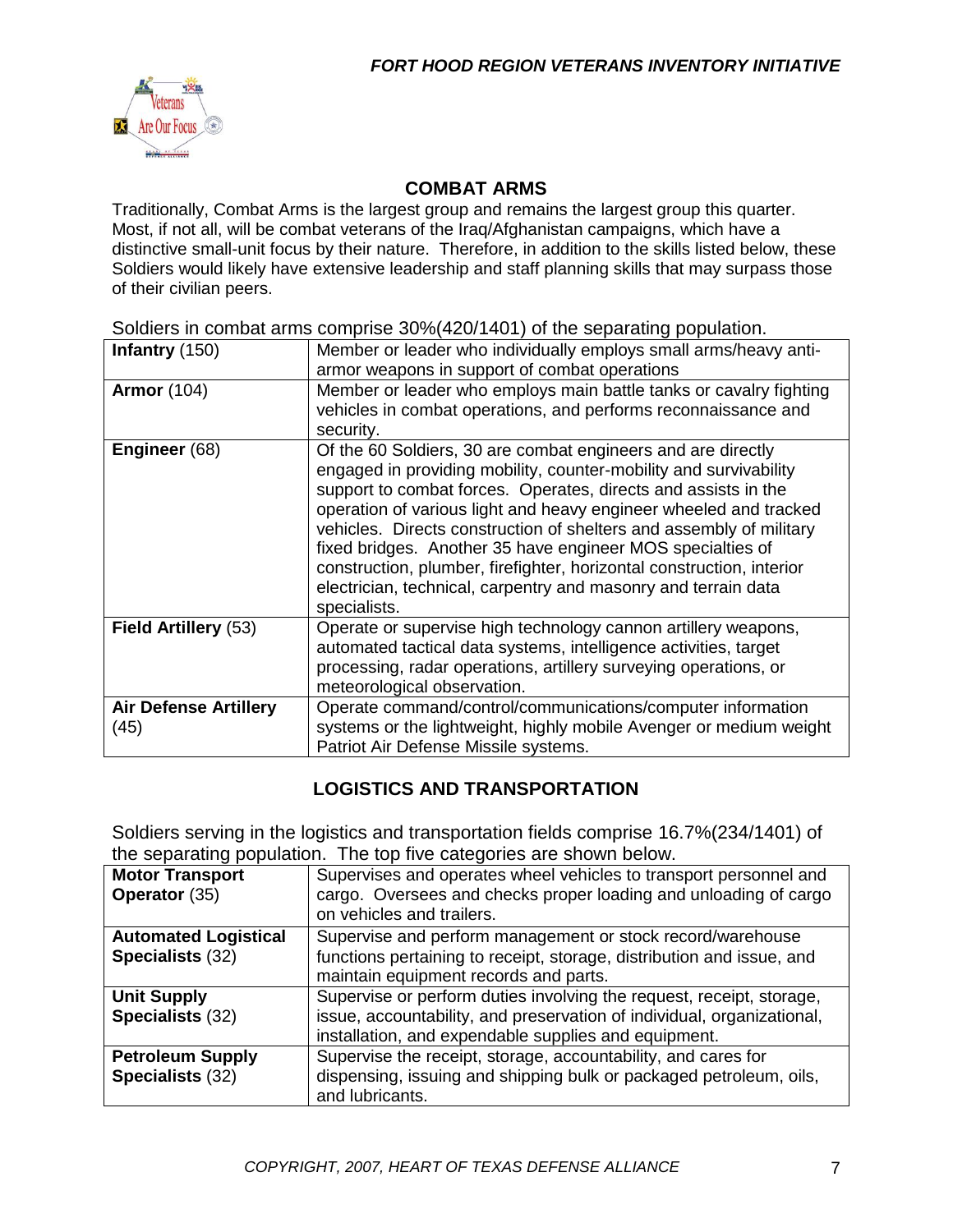

| <b>Food Service</b>     | Supervise or prepares, cooks and serves food in field or garrison |
|-------------------------|-------------------------------------------------------------------|
| <b>Specialists (26)</b> | food service operations.                                          |

#### **MAINTAINERS/ REPAIRERS**

Soldiers that work in the field of maintenance and repair comprise 12.6%(176/1401) of the separating population. The top four categories are shown below.

| <b>Wheeled Vehicle</b>         | Supervise and perform unit, direct support and general support level       |
|--------------------------------|----------------------------------------------------------------------------|
| Mechanics (82)                 | maintenance and recovery operations on light and heavy wheeled             |
|                                | vehicles, their associated trailers and material handling equipment.       |
| <b>Aviation repairers (52)</b> | 5 different enlisted specialties (less pilots and air traffic controllers) |
|                                | ranging from aircraft structural repairers to airframe-specific            |
|                                | armament/electrical/avionics system repairers.                             |
| Special purpose (46)           | 8 different low-density fields that require a degree of technical skills   |
|                                | that would support the repair and maintenance of Army vehicles and         |
|                                | equipment. These skills include metal workers (welders),                   |
|                                | machinists, small arms and fire control repair, power generation,          |
|                                | computer/detection systems, radar, avionic communication                   |
|                                | equipment, and special purpose equipment (such as HVAC and                 |
|                                | refrigeration systems).                                                    |
| <b>Tracked Vehicle</b>         | Perform or supervise unit maintenance, diagnose, and troubleshoot          |
| Mechanics (15)                 | malfunctions on gas turbine and diesel power plants; the suspension,       |
|                                | steering, hydraulics, auxiliary power units, and the armament/fire         |
|                                | control systems on tracked vehicles including the M1 Abrams main           |
|                                | battle tank and Bradley Fighting Vehicle.                                  |

#### **MEDICAL**

Personnel in the medical field make up 9%(126/1401) of the separating population. The top two categories are shown below.

| <b>Health Care Specialist</b> | Provide emergency medical treatment, limited primary care, force       |
|-------------------------------|------------------------------------------------------------------------|
| (76)                          | health protection, evacuation in a variety of operational and clinical |
|                               | settings from point of injury or illness through the continuum of      |
|                               | military health care under the supervision of a physician, nurse or    |
|                               | physician's assistant. As a field combat medic, provides emergency     |
|                               | medical care/treatment at point of wounding on the battlefield or to   |
|                               | battle and non-battle casualties during wartime.                       |
| Other $(50)$                  | 9 Medical Logistics Specialists, 4 Dental Specialists, 3 Patient       |
|                               | Administrative Specialists, 3 Radiology Specialists, 3 Preventive      |
|                               | Medicine Specialists, 3 Medical-Surgical Nurses, 2 Emergency           |
|                               | Physicians, 2 Physician Assistants, 2 Pharmacists, 2 Pharmacy          |
|                               | Specialists, 2 Medical Laboratory Specialists, 2 Mental Health         |
|                               | Specialists, and 13 other Soldiers with various medical specialty      |
|                               | MOSs.                                                                  |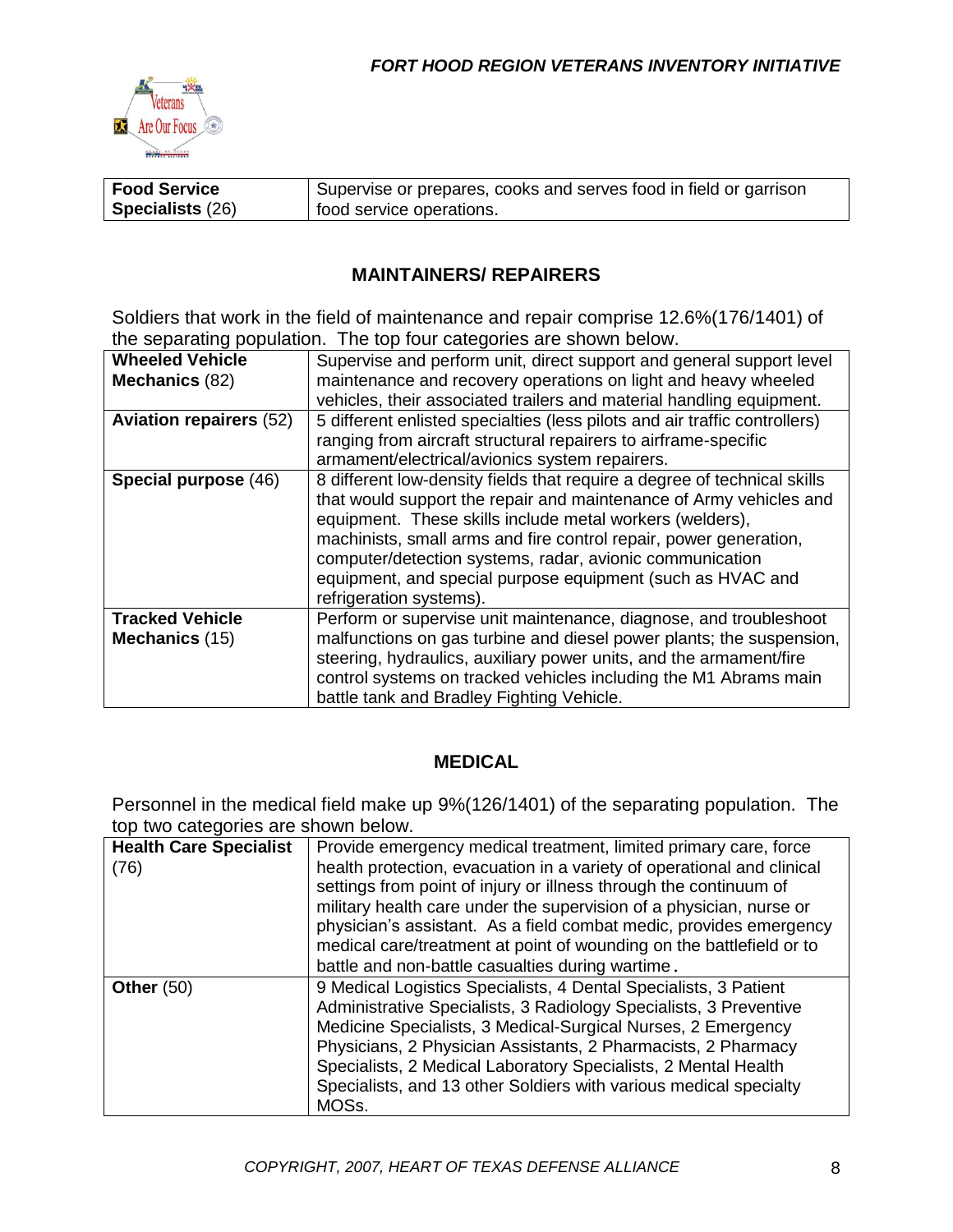

### **INFORMATION TECHNOLOGY AND COMMUNICATIONS**

The information technology and communications field makes up 8.9%(125/1401) of the separating population. The top six categories are shown below.

| <b>Signal Support</b>        | Supervise, install, employ, maintain, troubleshoot and assist users   |
|------------------------------|-----------------------------------------------------------------------|
| <b>Systems Specialist</b>    | with battlefield signal support systems, terminal devices, satellite  |
| (39)                         | communications equipment and automated telecommunications             |
|                              | computer systems, to include local area networks, wide area           |
|                              | networks and routers. Integrate signal systems and networks;          |
|                              | performs unit level maintenance on authorized signal equipment and    |
|                              | associated electronic devices; train and provide technical assistance |
|                              | to users of signal equipment.                                         |
| <b>Information</b>           | Supervise, install, operate and perform unit level maintenance on     |
| <b>Technology Specialist</b> | multi-functional/multi-user information processing systems,           |
| (22)                         | peripheral equipment, and associated devices. Perform analyst and     |
|                              | information assurance functions and conducts data system studies.     |
|                              | Perform Information Services Support Office (ISSO) duties of          |
|                              | printing, publications, records management and Communication          |
|                              | Security (COMSEC) custodian functions and certification authority     |
|                              | duties in support of the Defense Message System (DMS).                |
| <b>Multichannel</b>          | Supervise, install, operate and perform unit level maintenance on     |
| <b>Transmission System</b>   | multi-channel line-of-site and tropospheric scatter communications    |
| <b>Operator-Maintainer</b>   | systems, communications security (COMSEC) devices, and                |
| (21)                         | associated equipment.                                                 |
| <b>Satellite</b>             | Satellite Communication Systems Operator-Maintainers are              |
| <b>Communication</b>         | responsible for making sure that the lines of communication are       |
| <b>Systems Operator-</b>     | always up and running. They install, operate, maintain and repair     |
| Maintainer (11)              | strategic and tactical multichannel satellite communications.         |
| <b>Nodal Network System</b>  | The Nodal Network Systems Operator-Maintainer supervises,             |
| <b>Operator-Maintainer</b>   | installs, operates, and performs systems maintenance on large and     |
| (8)                          | small electronic switches; system control centers; node management    |
|                              | facilities; associated multiplexing and combat net radio interface    |
|                              | (CNRI) equipment; short range line of sight radio systems;            |
|                              | communications security (COMSEC) devices; and other equipment         |
|                              | associated with network switching operations.                         |
| <b>Cable Systems</b>         | Cable Systems Installer-Maintainers are primarily responsible for     |
| Installer-Maintainer (6)     | installing, operating and performing maintenance on cable and wire    |
|                              | communications systems, communication security devices and            |
|                              | associated equipment.                                                 |

### **E. DESIRED POST- MILITARY SERVICE EMPLOYMENT:**

Respondents are asked to indicate the type (or types) of post-military employment they desire. If married, they can indicate their spouse's employment preferences as well. In order to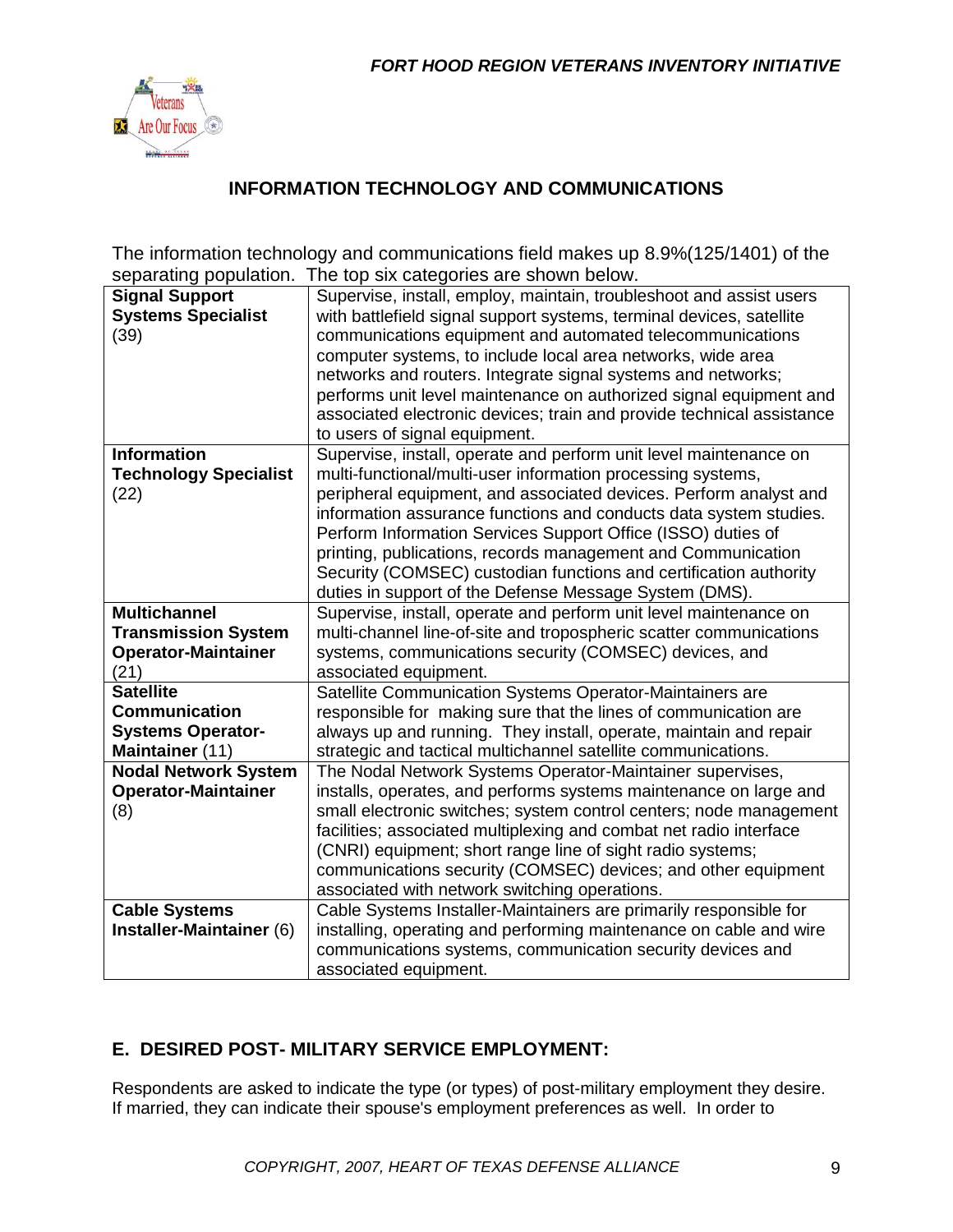

standardize input for ease of analysis, the survey provides 14 broad categories conforming to industry categories found in the North American Industrial Classification System (NAICS). The choice "other" is offered when a specific desired category is not provided. For this quarter, the responses were very low in regards to the question asking for the Soldier's desired area of employment upon separation; 1146 of those surveyed did not answer that particular question. Because this survey is voluntary and can be taken up to a year before the date of separation during the Soldier For Life-Transition Assistance Program, it may be very possible that at the time of the survey, the majority just did not know what area of employment he/she would prefer. For this 2nd Quarter report, of those remaining who did respond to this question, the top five desired categories of post-military service employment were<sup>2</sup>:

1. Soldiers Separating:

#### **SOLDIER SPOUSE**

| 1. Administrative/Office:    | 98  | 1. Administrative/Office: | 675 |
|------------------------------|-----|---------------------------|-----|
| 2. Aviation:                 | 46  | 2. Medical/Health Field:  | 55  |
| 3. Other: .                  | 44  | 3. Other:                 | .51 |
| 4. Law Enforcement/Security: | 43  | 4. Aviation:              | 19  |
| 5. Medical/Health Field:     | .31 | 5. Education/Teaching:    | 18  |
|                              |     |                           |     |

The anomalies in Military Occupational Specialty (MOS) data may have been carried over to the types of post-service employment desired. For the first time ever since the Veterans Inventory Initiative Survey began in 2007, Aviation was one of the top desired post-service employment choices for Soldiers even though only 7% came from that MOS. Soldiers with a medical-related specialty are usually considered "low density," however 9% of respondents came from that field; it is likely that most, if not all, would desire post-service employment in the medical field. Law Enforcement/Security has always ranked as one of the top five desired career choices for postservice employment, which continues to be the case this quarter and is most likely attributed to the large number of Soldiers separating with a Combat Arms MOS. Since October 2007, the top desired careers for spouses have always included Administrative/Office,

Education/Teaching, and Management/Business, however, Aviation took the place of Management/Business this quarter. The Medical/Health Field has been reported as one of the top five desired careers for spouses since July 2008, and was the number two choice for spouses this quarter. On the survey, Soldiers are given fifteen different choices of desired jobs after separation for them, as well as their spouse, and "other" is one of those choices. This choice continues to remain one of the top five choices for both the Soldier, as well as their spouse.

<sup>&</sup>lt;sup>2</sup>Employers desiring to hire Fort Hood veterans should contact Fort Hood Soldier for Life -Transition Assistance Program (formerly known as ACAP) directly through the TAP Director of Marketing, Mr Robert Schumacher: at (254)288-0827; [Robert.c.schumacher.civ@mail.mil;](mailto:Robert.c.schumacher.civ@mail.mil) or by posting their opportunity and company website URL on the TAP website [\(www.acap.army.mil\)](http://www.acap.army.mil/). Mr Schumacher can coordinate employer participation in a host of TAP transition events, as well as assist with highly specialized targeted hiring initiatives. Employers may place a job posting via "Work in Texas" (www.workintexas.com) - a statewide, internet-based job-matching system through Workforce Solutions of Central Texas (WFSCT) (254) 200-2020. The Texas Veterans Services (TVC) staff work closely with the Central Texas Workforce Business Services including job development, direct referrals, and military skills-civilian occupations matching. Contact Adam Jones, TVC Supervisor, (254) 200-2038.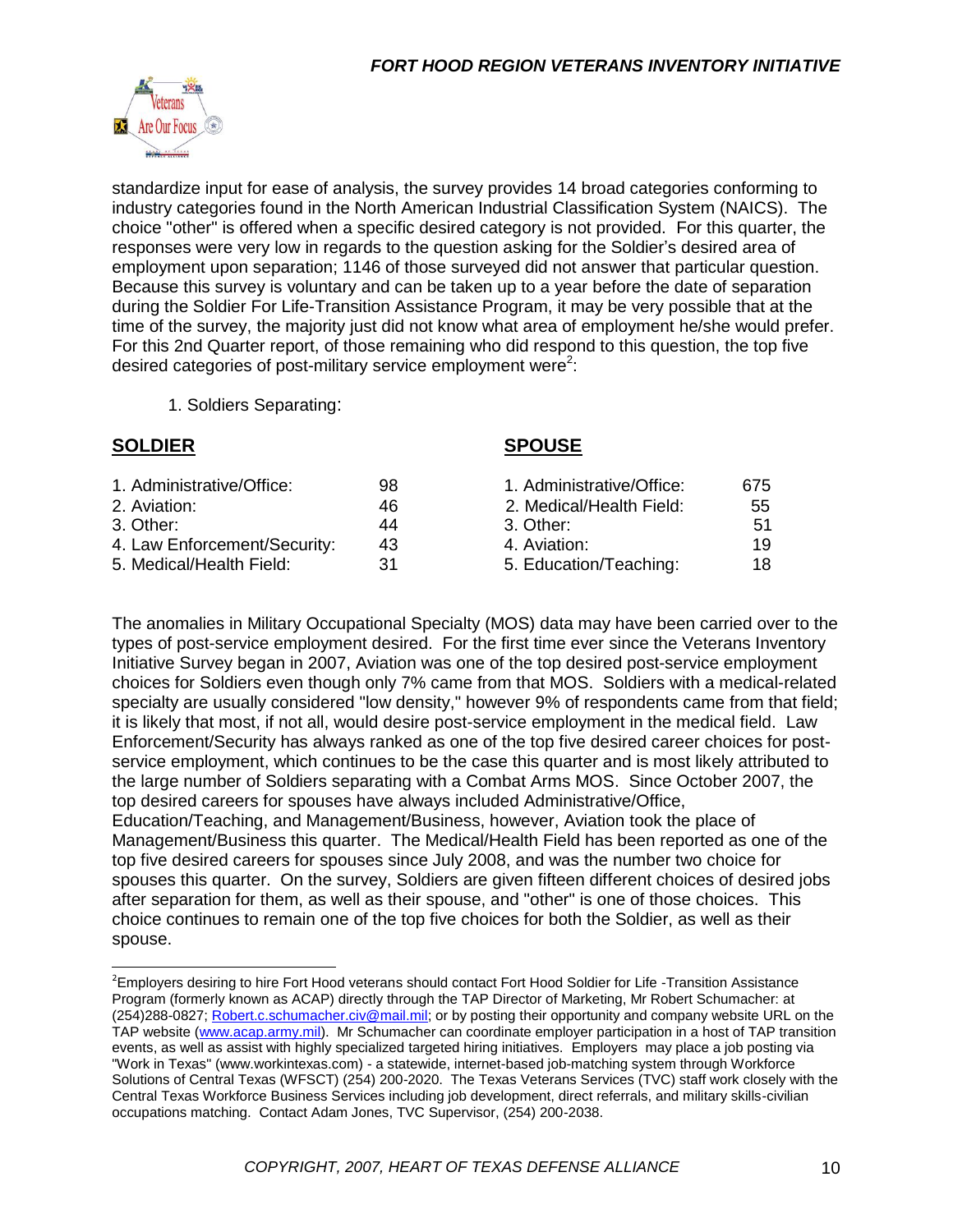

2. Soldiers Retiring:

The top categories of desired post-service employment for those retiring from military service are:

| 1. Admin/Office:              | 212 responses |
|-------------------------------|---------------|
| 2. Aviation:                  | 143 responses |
| 3. Manufacturing:             | 85 responses  |
| 4. Management/Business:       | 66 responses  |
| 5. Communication/Electronics: | 61 responses  |
|                               |               |

Administration/Office has typically been one of the top two desired areas of employment for retirees, and has moved to the number one spot this quarter. Management/Business is usually the number one desired job for retirees, but moved to the fourth choice this quarter. While the amount of Soldiers separating with a Medical/Health Field MOS remained about the same as last quarter, this was not one of the top five choices as a desired job upon retirement for Soldiers. The surprising find when analyzing the results from the survey this  $2^{nd}$  Quarter 2016 was that the number two desired job after Soldiers retire from the service is Aviation. While the amount of those leaving the service with an Aviation MOS did not increase this quarter, it was determined that many listing Aviation as a choice come with a background of military experience that could easily transpose to the Aviation industry. It was also announced that an Aviation firm relocating to the Central Texas area would be hiring, and was present at the recent job fair on Fort Hood. This could be one of the reasons for Aviation moving to the second highest category for a desired job after leaving the service. We will continue to monitor this trend.

#### 3. Employment:

a) According to a previous study by Payscale.com in 2012, management consultation is at the top of the list for best jobs for veterans. The following is a list of the 16 most common and wellpaid occupations that veterans of all services across the United States have entered since transitioning from the military service.

- Management consultant
- **Program manager, information technology**
- **Systems analyst**
- **FBI** agent
- **Field service engineer, medical equipment**
- **Systems engineer**
- **Information technology consultant**
- **Intelligence analyst**
- **Helicopter pilot**
- **Network engineer**
- **Project manager, construction**
- **Technical writer**
- **Business development manager**
- Network administrator, information technology
- **Heating, ventilation, and air conditioning service technician**
- **Fireman**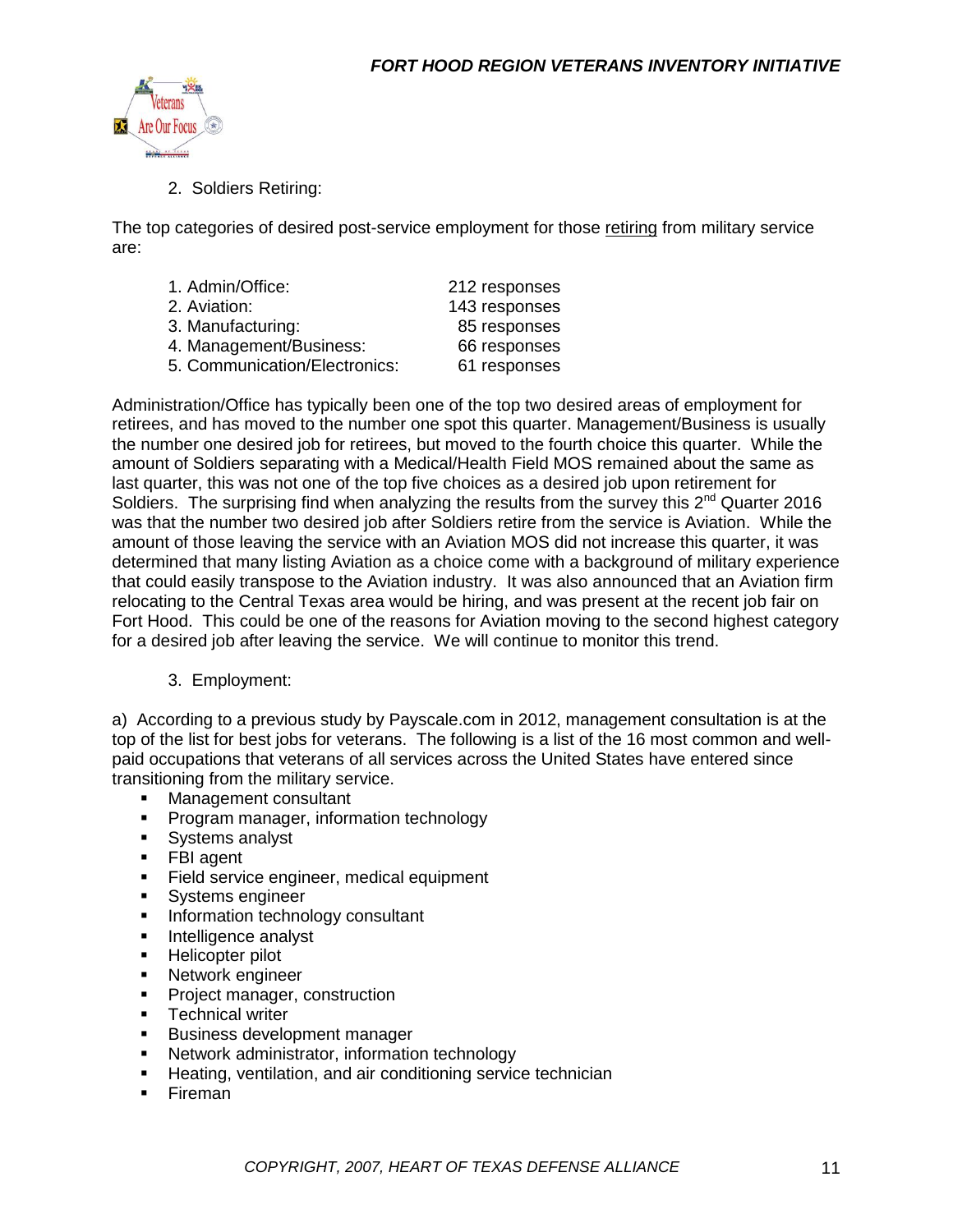

b) Orion International, an employment placement service for former military personnel, finds that officers and senior-enlisted personnel typically find success in high-level management positions, with many major corporations offering "fast-track" leadership development for veterans. Officers and Non-Commissioned Officers eligible to retire have spent many years leading increasingly larger and more complex organizations, are graduates of an Army Professional Education system that focuses on developing their leadership skills, and have demonstrated success as a result of their longevity of service. Employers are looking to former military personnel due to their leadership experience, transferrable skills, and proven accountability. These veterans are known for being highly energetic and motivated and are also known for being career-oriented, goal-oriented, and are very familiar with being in a position where accountability is high. As such, it is essential to help place those with strong leadership skills back into the private sector work force who have mastered the skills of management during military service, and many companies are looking to veterans to fulfill that need.

c) The Institute for Veterans and Military Families at Syracuse University performed a comprehensive study in March 2012 on the traits of military veterans and developed a report of the results titled, ["The Business Case for Hiring a Veteran.](file:///C:/Users/LeeAnn/Documents/Veterans%20Inventory%20Initiative/1st%20Qtr%2016/The%20Business%20Case%20for%20Hiring%20a%20Veteran%203-6-12.pdf)"

This study reported that previous military service resulted in leadership ability and a strong sense of mission, which are highly valued traits in a competitive business environment. Of the ten traits discussed in the paper, it identified that Veterans are adept at skills transfer from their past military experience to the new work environment, they are able to act quickly and decisively in a changing environment, they demonstrate high levels of resiliency, exhibit advanced teambuilding skills, and possess a strong organizational commitment. This research supports very compelling reasons for hiring individuals with military background and experience. The Killeen-Temple-Fort Hood MSA has a large pool of educated veteran job applicants to choose from and it is clear that many would respond favorably to remaining in the area if the right job was available to choose from at the end of their service in the military.

While it is understandable that jobs readily available within the area would retain many more Soldiers within the MSA upon leaving the service, the Census Bureau has confirmed that 2.4 million businesses are owned by military veterans. Veterans have many years of military experience preparing them for the rigors of running a small business. Their discipline, drive, and motivation are characteristics that make them desirable employees. The combination of self-driven veterans and an inexpensive cost of living makes the Killeen-Temple-Fort Hood MSA a desirable place to remain after their service.

d) The *Operation Economic Transformation* Report identified four "target industries" or clusters that present the Greater Fort Hood Region with immediate opportunities for economic growth:

Information Technology Transportation and Logistics Healthcare Services Business Services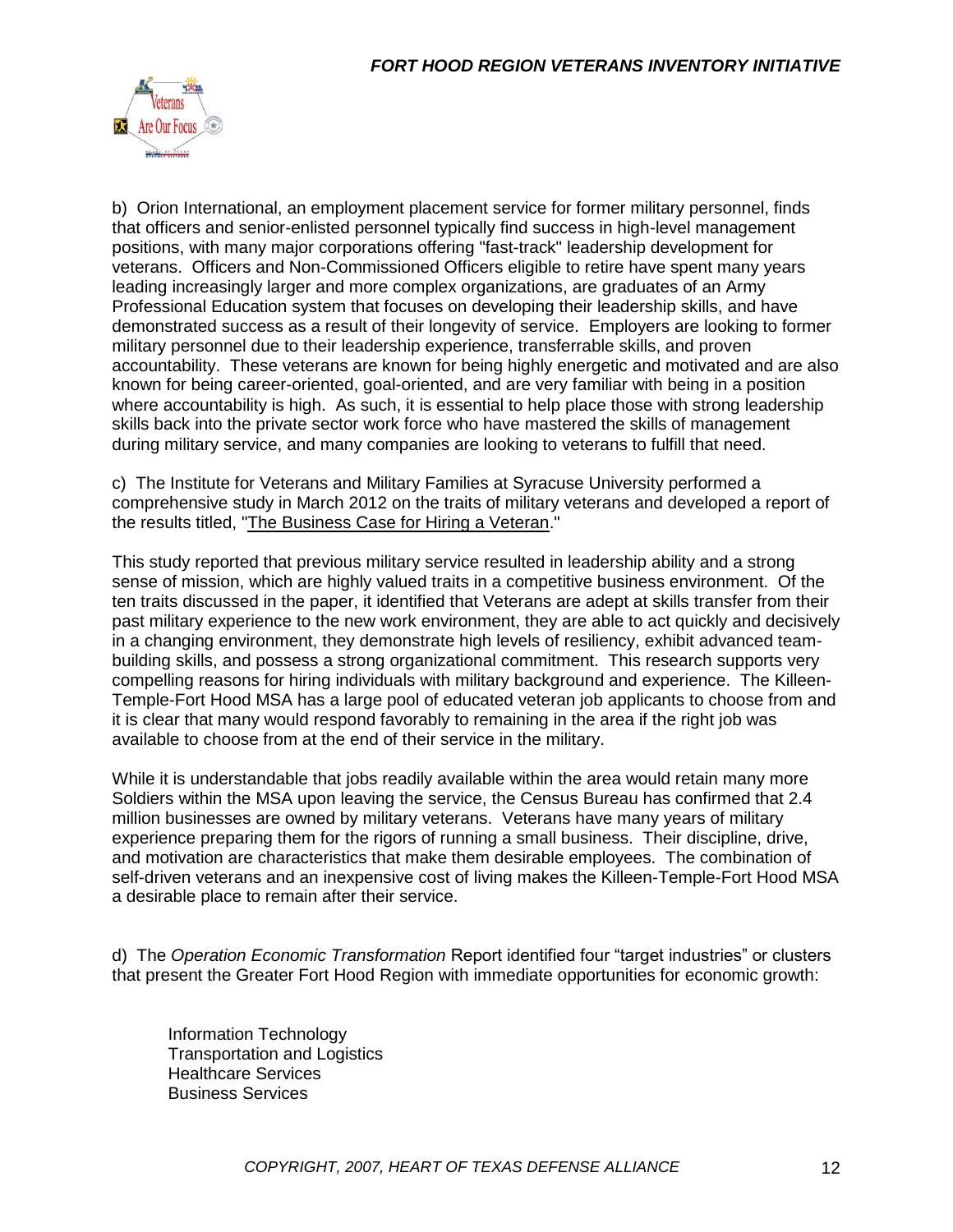

Clusters are geographic concentrations of interconnected firms and institutions utilizing related applications and serving similar markets. When fully developed, clusters can act as the principal drivers of economic growth and innovation in a region. The report recommended pursuing the development of these four clusters through a coordinated strategy of business retention, recruitment and entrepreneurship.



When separating the respondents into major MOS categories, there is a strong correlation between the numbers of separating Soldiers with those skills and the target clusters in the Operation Economic Transformation Report as shown in the chart above. In addition, because Officers and Non-Commissioned Officers eligible to retire have spent many years of their military career in leadership positions and are graduates of an Army Professional Education system, they have acquired many skills in Management and Administrative roles. This training and experience, regardless of their MOS, would directly correspond with the Business Services cluster.

### **F. REASONS FOR REMAINING IN THE MSA:**

1. In 2013, the survey was revised to gain more clarity on the Quality of Life factors cited by separating Soldiers that impact their decision to remain in Central Texas or go elsewhere after their service ends. The majority of those completing the survey identifying they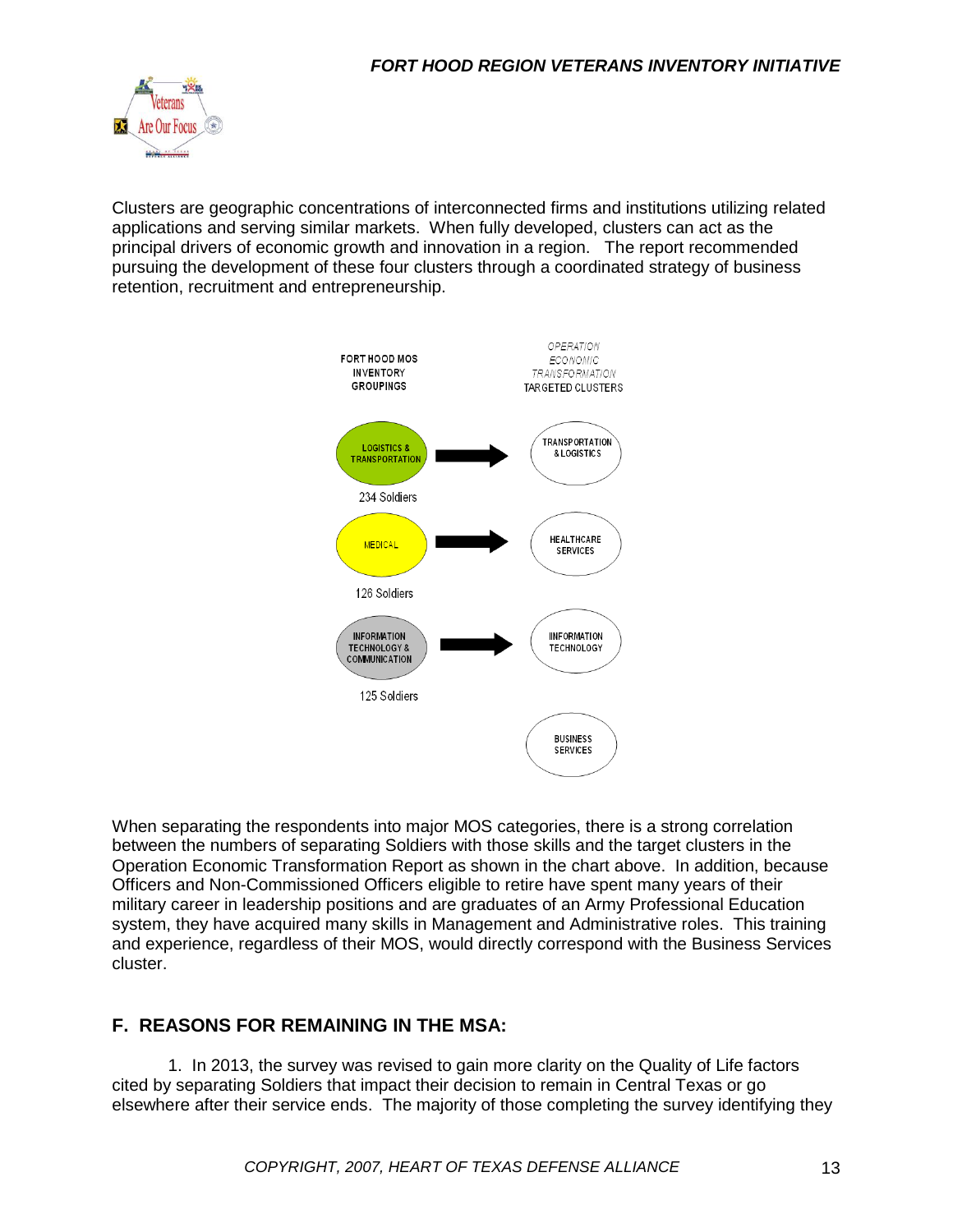

were staying locally, said it was due to the MSA quality of life, while two other large groups were staying due to their spouse being employed locally, or the Soldier's intent for completion of their education. With the addition of Texas A&M-Central Texas to the MSA, the Soldiers and their spouses now have the opportunity to complete their baccalaureate or master's degree while remaining in an area with a lower cost of living compared to other areas with universities.



# **Reasons for Remaining Inside the MSA** 2nd Quarter FY 2016

2. The graph below addresses the reasons for those service members not staying in the MSA after separation. The majority of those choosing to live outside of the MSA after separation was mainly due to wanting to return to their home of record, and the second largest group stated that seeking employment elsewhere was their primary reason. These have been the top two reasons for the past seven quarters. While returning to home of record is not something that can be improved for the area, available and desirable employment and the perception of the MSA quality of life are areas that can be improved.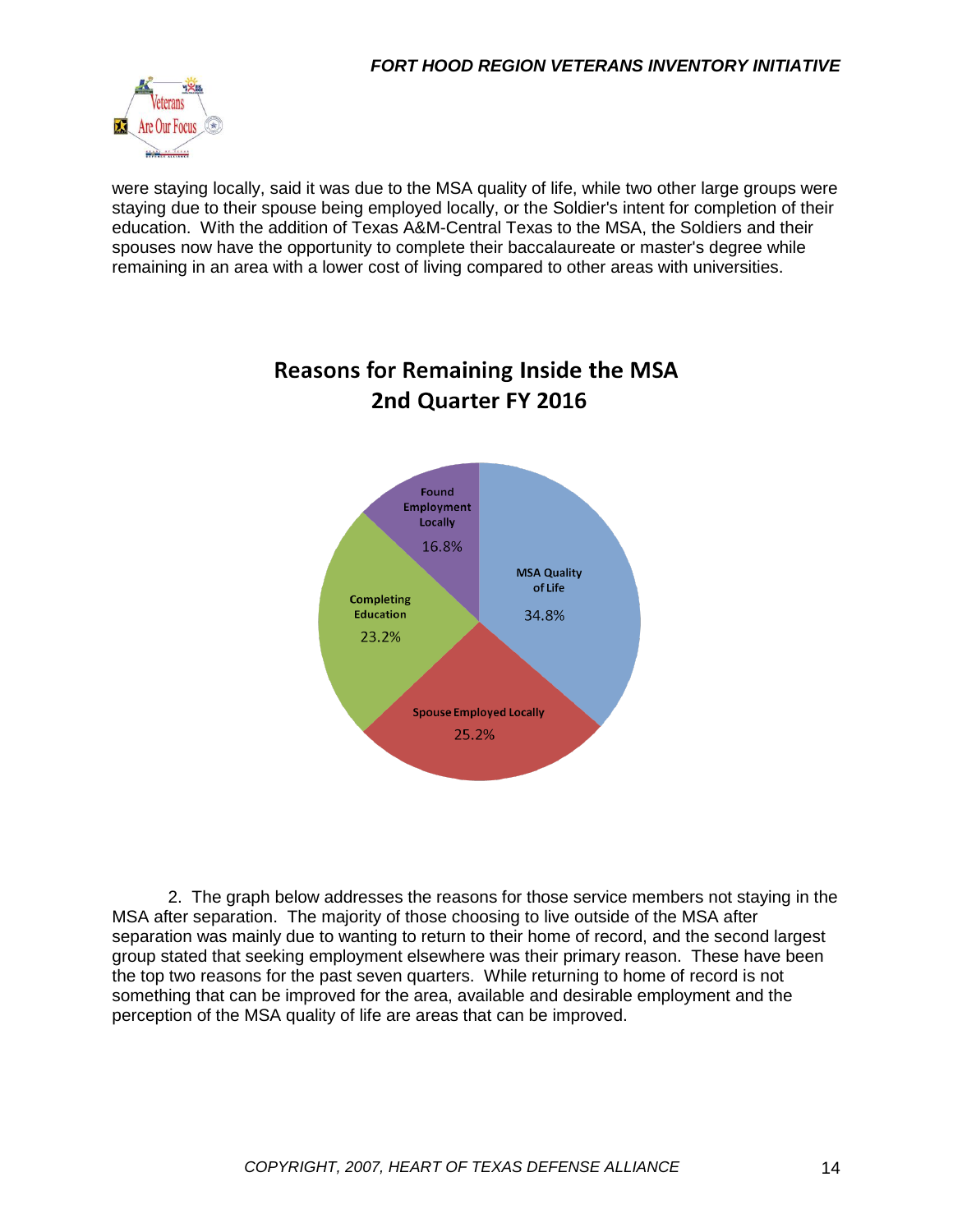

## **Reasons for Living Outside of the MSA** 2nd Quarter FY 2016



**G. EDUCATION LEVEL OF THOSE REMAINING IN THE REGION:** Respondents are asked to provide their highest level of educational attainment. For this quarter, 295 of 404 (73%) percent of the respondents who intend to remain in the region have some level of postsecondary education:

- 1. Some College 176 (43.6%)
- 2. Associates Degree 46 (11.4%)
- 3. Baccalaureate Degree 49 (12.1%)
- 4. Masters/PhD Degree 24 (5.9%)

The data from over 36,000 Soldiers separating during the last eight years indicates that for those Soldiers who intend to remain in the Killeen-Temple-Fort Hood MSA (both retirement eligible and non-retirement eligible), educational attainment for those completing their Masters or PhD has increased. This could be a direct result of the availability of upper level universities in the area, especially with the addition of TAMU-CT. This data is further affirmation that those Soldiers leaving the service provide a large amount of highly educated potential employees for the area.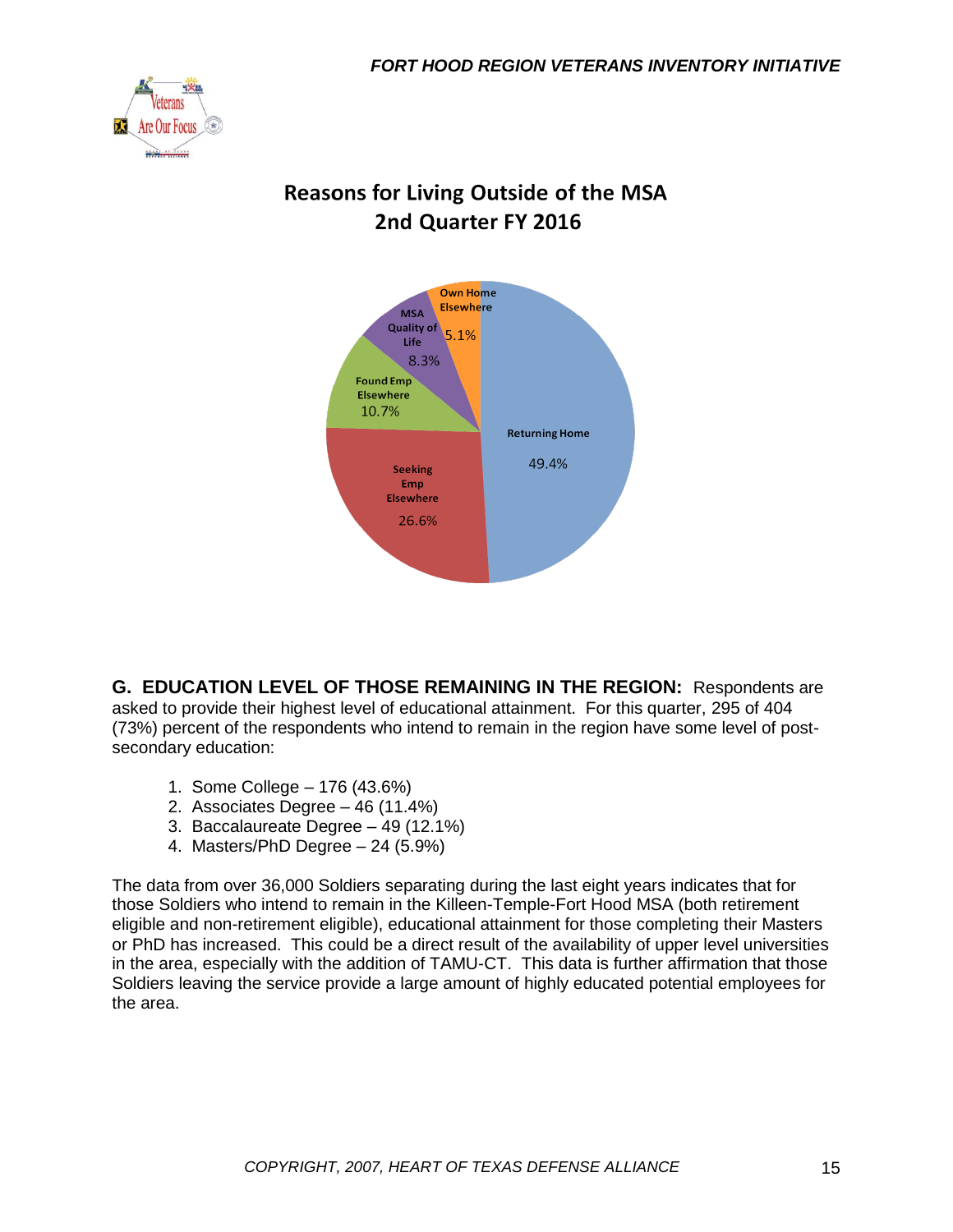



### **Educational Attainment % of Those Intending to Stay in MSA**

Anecdotally, businesses indicate they want to hire veterans. Educational attainment is a key variable in that process given the current national unemployment rate. With the sluggish job market and the extra benefits of health care, tuition assistance, and housing and food allowances while in the service, the military remains a favorable career choice. However, with the downsizing of troop levels, the standards of recruiting continue to be more stringent, so candidates applying with a GED are often turned away and encouraged to complete at least 15 college credits before re-applying which guarantees a more educated group of veterans<sup>3</sup>. When taking into account that Central Texas offers a low cost of living, has several post secondary educational institutions within the Killeen-Temple-Fort Hood MSA where Soldiers are able to complete their degrees, and the fact that a large percent of Soldiers separating from the service desire to remain in the area, the Killeen-Temple-Fort Hood MSA is becoming a very desirable area for potential business partners to relocate to the area. This opportunity may also motivate many other Soldiers who have started their degree as indicated in the above graph to complete their education through the use of their Post 9/11 GI Bill benefits, with the potential of a job in the area after leaving the service.

Perceptions versus reality: As 98% percent of Fort Hood Soldiers reside on-post or within 10 miles of the Fort Hood main gate in the communities of Central Texas, the survey choices reflect their perceptions of areas where improvements might further influence their decision to remain in the region when their military service ends. As Operation Economic Transformation points out, "Economic development planning that is responsive to new opportunities …recognizes the increasing importance of quality of place in the attraction and retention of business and workers. Quality of Life is about providing options, not just for current residents, but for those who will be residents in the future." Quality of Life within the MSA is important to retaining Soldiers in the area after separating, as seen in the previous graph. Veterans ending their service at Fort Hood are clearly a talented and educated workforce worth retaining in the Central Texas region, and their perceptions of the Quality of Life is important to be considered in future planning. While the Quality of Life is affected greatly by perception, bringing in larger

 3 Annalyn Kurtz, Getting Into the Military is Getting Tougher,

http://money.cnn.com/2013/05/15/news/economy/military-recruiting/, 15 May 2013.